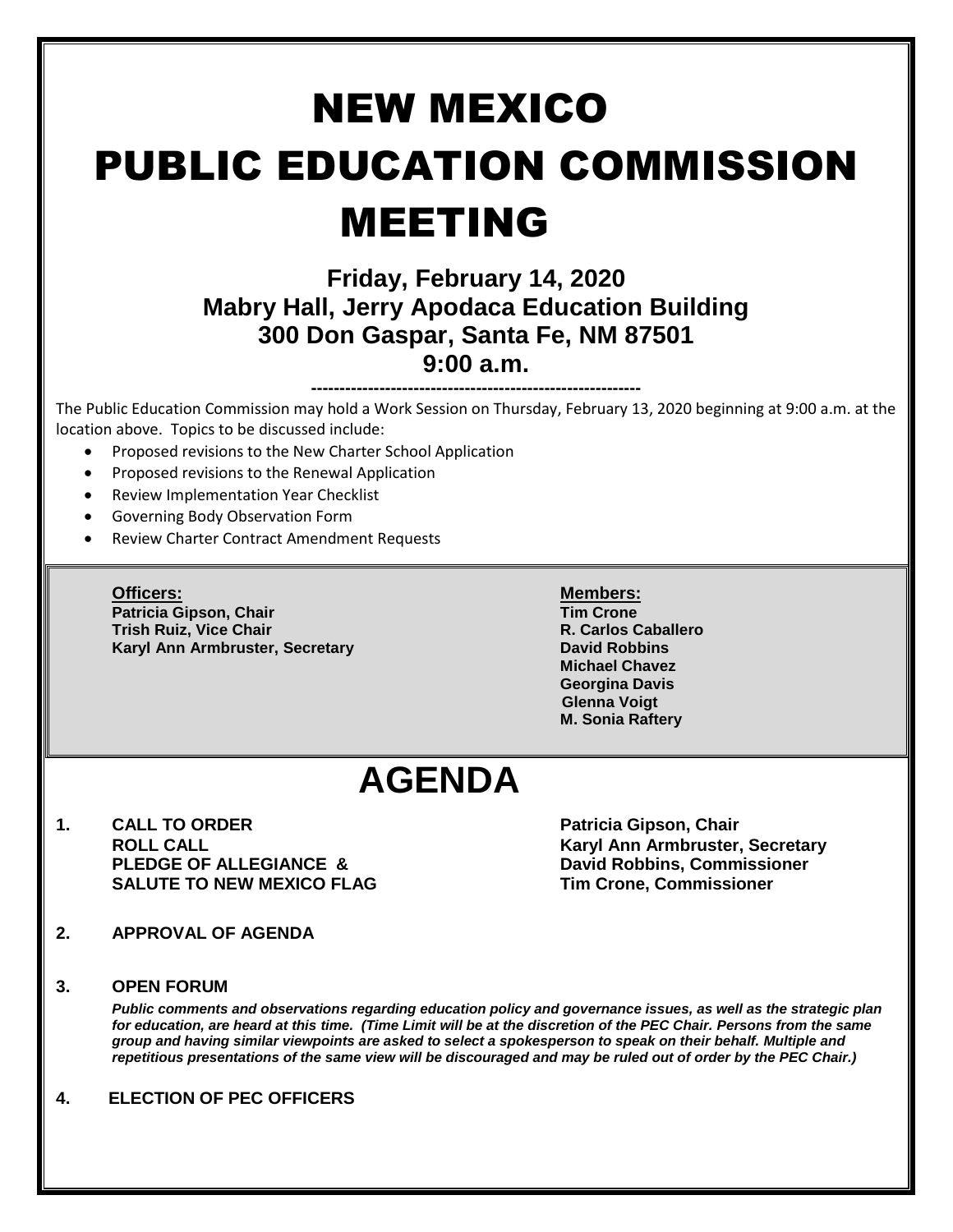#### **5. CONSENT AGENDA**

#### **A. Approval of PEC Minutes and Transcripts**

- 1. Approval of PEC Work Session Summary Minutes for January 16, 2020
- 2. Approval of transcript for January 24, 2020 PEC Special Meeting
- 3. Approval of Summary Minutes for January 24, 2020 PEC Special Meeting

#### **B. Request to Amend the Charter School Contract by Notification**

- 1. Change in Foundation Membership
	- Estancia Valley Classical Academy
- 2. Change in Charter Representative
	- McCurdy Charter School
- 3. Change in Business Manager
	- Middle College High School
	- Taos Integrated School of the Arts
- 4. Change in Governing Board Bylaws
	- Taos Integrated School of the Arts
- 5. Change in Governing Board Membership
	- Alma d'arte Charter School
		- Amy Biehl Charter High School
		- Hozho Academy
		- Taos Integrated School of the Arts
		- The GREAT Academy

**6. EXECUTIVE SESSION: Pursuant to NMSA Section 10-15-1(H)(7) DISCUSSION SUBJECT TO ATTORNEY-CLIENT PRIVILEGE PERTAINING TO THREATENED OR PENDING LITIGATION IN WHICH THE PUBLIC BODY IS OR MAY BECOME A PARTICIPANT, SPECIFICALLY:**

A. Additional Program Amendment to Charter Contract for Pre-Kindergarten Programs B. Turquoise Trail Charter School Appeal of PEC Renewal with Conditions

#### **7. DISCUSSION AND POSSIBLE ACTION ON CONDITIONS FOR 2020 STATE CHARTER SCHOOL RENEWALS**

- A. 21st Century Public Academy
- B. Albuquerque Bilingual Academy (formerly La Promesa Early Learning Center)
- C. Albuquerque Institute for Mathematics and Science @ UNM
- D. Albuquerque School of Excellence
- E. Albuquerque Sign Language Academy
- F. Aldo Leopold Charter School
- G. Amy Biehl Charter High School
- H. The ASK Academy
- I. Dzit Dit Lool School of Empowerment Action and Perseverance (DEAP)
- J. Las Montanas Charter High School
- K. The MASTERS Program Early College Charter High School
- L. Monte Del Sol Charter School
- M. The Montessori Elementary and Middle School
- N. Sandoval Academy of Bilingual Education
- O. South Valley Preparatory School
- P. Taos Integrated School for the Arts
- Q. Tierra Adentro of New Mexico
- R. Tierra Encantada Charter School
- S. Turquoise Trail Charter School